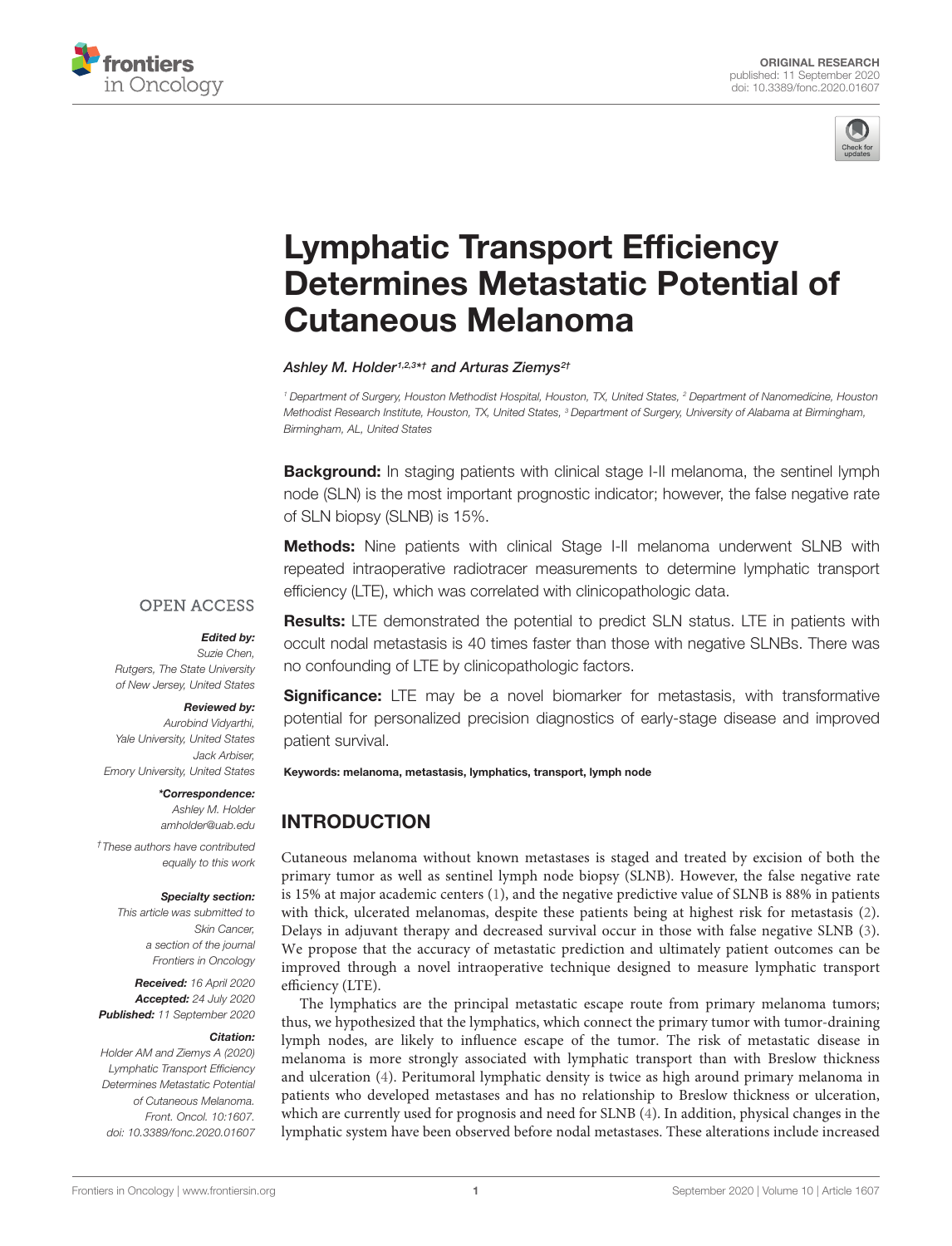lymphangiogenesis [\(5\)](#page-4-4), lymph node enlargement [\(6\)](#page-4-5), and lymphatic vessel dilation [\(7\)](#page-4-6). Lymphatic flow rate also increases through tumor-draining nodes compared to non-tumor draining lymph nodes in mice [\(5\)](#page-4-4), thereby increasing cancer cell delivery to lymph nodes [\(8\)](#page-4-7).

Once cancer cells infiltrate, the efficiency of metastasis relies on LTE, determined by diffusion and flow properties of the tumor-draining lymphatic system. Therefore, lymphatic density should determine the throughput, whereas LTE should govern the kinetics and efficiency of metastatic escape from the primary tumor.

# MATERIALS AND METHODS

# Patient Enrollment and Clinicopathologic Data Collection

Nine patients with clinically non-metastatic cutaneous melanoma who qualified for SLNB were enrolled in an IRB protocol (HMH Pro00021626, PI = Holder) to undergo intraoperative measurement and clinicopathologic data collection[Age, Sex, BMI, Primary tumor location (Head and neck, trunk, and extremity), Breslow thickness and ulceration of primary tumor, number and status of SLN(s), dose of technetium-99m sulfur colloid (TC-99m SC)] during standard melanoma surgery (Wide local excision and SLNB). The identities of patients were protected by anonymizing data to remove all HIPAA identifiers. Patient information and relevant data was stored on password-protected institution computers behind the institutional firewall. Paper records were stored in locked files inside a locked office.

# Intraoperative Radiotracer **Measurements**

To decrease the effect of variability, a single surgeon performed intraoperative intradermal peritumoral injection of TC-99m (1– 2 mCi) 0.5 ml per quadrant at the edge of the biopsy site/lesion with (A) performed last (**[Figure 1A](#page-1-0)**). Time (Time 0) and gamma count was recorded. The same hand-held gamma probe (Neoprobe, Mammotome) was used to obtain measurements. At 5 min, the surgeon:

- 1. Localized the highest gamma count at skin surface of the nodal basin (C),
- 2. Drew a line connecting (A) with (C) on skin and measured and recorded its length,
- 3. Measured 3 cm proximal from (A) along this line and marked this spot (B),
- 4. Recorded the time and measured gamma counts at points (B) and (C).

The patient was then prepped and draped (∼5–15 min). The surgeon then repeated measurements of gamma counts at (A), (B), and (C). Although measurement timing is expected to vary within 2–5 min, this variability did not influence the ability to measure Tc-99m SC biodistribution kinetics since they remain steady within the first hour [\(9\)](#page-4-8). Differences in



<span id="page-1-0"></span>(A) Radiotracer (TC-99m SC) LTE is a surrogate for metastatic potential of primary melanoma to tumor-draining lymph nodes (M, primary melanoma, SLN, sentinel lymph node). A single surgeon performed standard intraoperative intradermal peritumoral injection of TC-99m (1–2 mCi) 0.5 ml per quadrant at the edge of the biopsy site/lesion with (A) performed last. The time (Time 0) and gamma count was recorded at location A. After ∼5 min, the surgeon localized the highest gamma count at skin surface of the nodal basin (C), measured the anatomical line on skin connecting (A) and (C), and established the point B 3 cm proximal from (A) along (A–C) line. Stage is T stage (AJCC 8th edition) from preoperative biopsy reviewed at our institution. Gamma counts at points (A), (B), and (C) are measured and recorded along with measurement time. All clinical intraoperative measurements are presented in table, with d, Distance from (A) to (C). (B) Fitted gamma count profiles using points (A) and (C). Patient #1 has a wide distribution of counts because of high LTE whereas Patient #9 falls off quickly from the injection site (A) because of poor LTE. (C) Clinical characteristics of patient cohort, including demographic and primary tumor data (Ulcer, ulceration status, #SLN, number of SLN examined).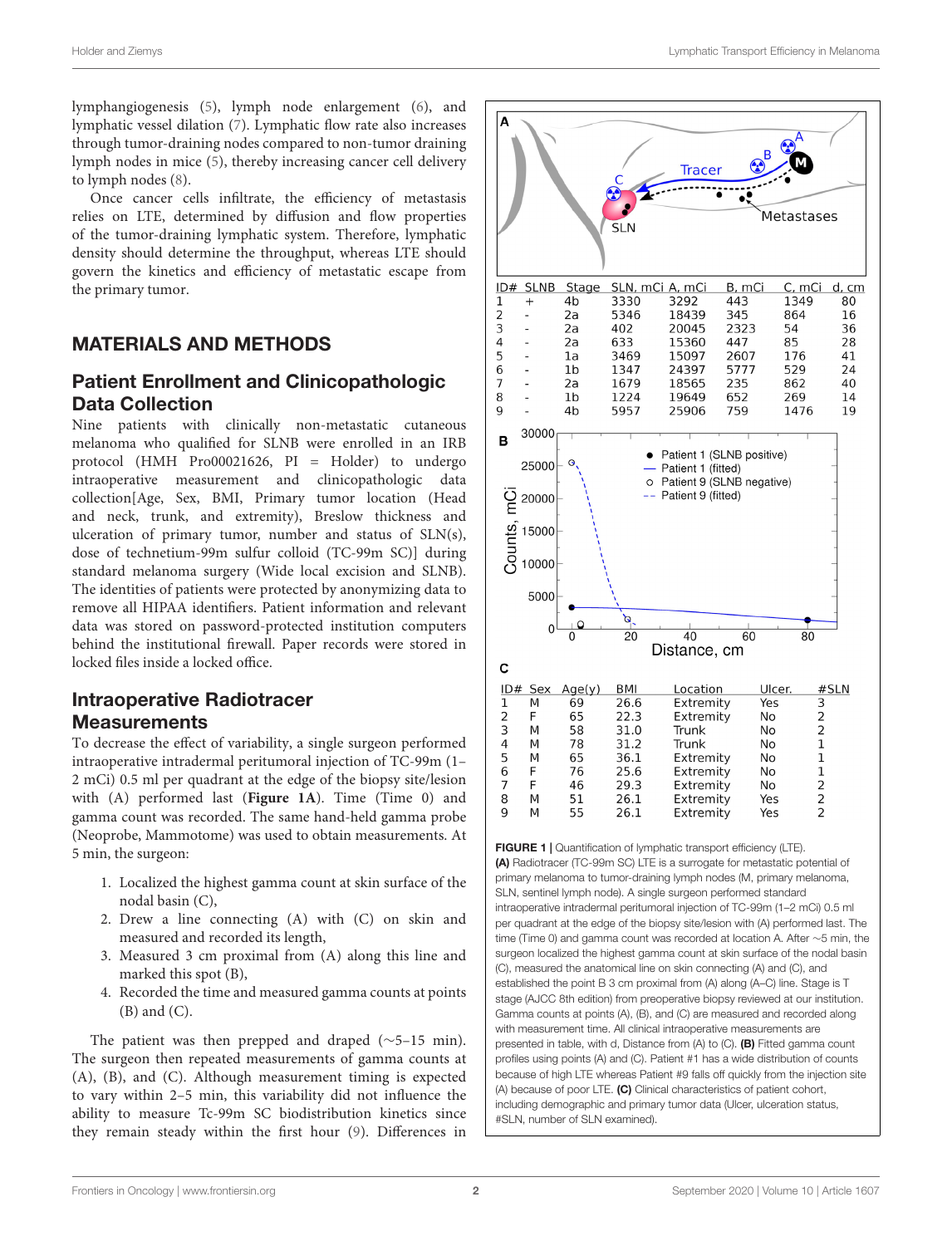timing are accounted for in the analysis described below. Standard pathologic analysis was performed on all SLN(s) removed at the time of surgery to determine number and status of SLN(s) excised.

# Quantification of Lymphatic Transport **Efficiency**

To understand such a complex process as lymphatic metastasis in a rigorous and quantitative manner required an analytical approach using clinical measurements to produce deterministic, reproducible representations of lymphatic transport. Our methodology relies on measurements of tracer permeation, timing and distance (between tumor and SLN) to estimate LTE using a diffusion transport framework. LTE has the same meaning as an apparent diffusion coefficient (ADC), widely used in MRI, that integrates diffusion and convective transport. Although the ADC is a rough approximation of a very complex transport biodistribution and transport problem, this approach offers easy implementation and wide adoption.

By using measured tracer counts at points (A) and (C) 5–10 min following tracer injection, we fitted LTE with the one-dimensional diffusion equation. This equation describes the spread of a constant dose injected at (A)  $(x = 0$  at  $t = 0)$  over time t and over distance  $x$  [the anatomical path (A–C); from the injection site to LN basin]:

$$
c(x, t) = \frac{c_0}{\sqrt{(4\pi \ LTE \ t)}} \exp(-\frac{x^2}{4 \ LTE \ t})
$$

where  $c(x,t)$  – measured tracer (gamma counts) at time t (seconds following tracer injection) and distance  $x$  (cm) from injection site (A), and  $c_0$  – tracer (counts) at time and site of injection (A).

### Statistical Analysis

Software R and Xmgrace were used for data analysis, correlations, and plotting. Student's T-test was performed comparing clinicopathologic features with estimated transport parameters. Analysis of covariance was used to assess differences between patients regarding these variables. Regression analysis of SLN status and LTE was performed.

#### RESULTS

## Lymphatic Transport Efficiency Can Be Determined From Intraoperative Radiotracer Measurements

We examined LTE from the primary tumor to tumor-draining LNs using the radiotracer TC-99m SC as a surrogate for lymphatic transport of melanoma metastases (**[Figure 1A](#page-1-0)**). Nine patients with clinical Stage I-II melanoma were enrolled as part of an IRB protocol (HMH Pro00021626, PI = Holder). During the SLNB procedure, we performed peritumoral injection of TC-99m SC and measured radiotracer distribution kinetics with a handheld gamma probe. We examined three locations with measured distances between the primary tumor and the tumor-draining nodal basin (**[Figure 1A](#page-1-0)**). We theorize that the radiotracer concentrates at the injection site A; then after intravasating into lymphatics, the radiotracer is distributed throughout the lymphatic network, causing signal dilution. Lastly, the radiotracer is concentrated again in tumor-draining LNs. The gamma count decrease at point B serves an indirect estimate of dermal lymphatic vessel density. By obtaining measured distances and time, we estimated LTE without reference to the anatomical tumor location, while accounting for distances between the primary tumor and the tumor-draining nodal basin. Intraoperative tracer counts and distances were used to estimate LTE on the basis of an apparent diffusion coefficient. This analysis was achieved by fitting LTE into diffusion equations (**[Figure 1B](#page-1-0)**).

# Lymphatic Transport Efficiency May Predict Sentinel Lymph Node Status in Melanoma

We found that LTE correlated with Breslow depth (**[Figure 2A](#page-3-0)**), with the notable exception of Patient 9 (Stage IIC, T4bN0M0). Importantly, the comparison of Patient 1 (Stage IIID, T4bN3aM0) to Patient 9 (Stage IIC, T4bN0M0) underscores the potential of LTE as a predictive marker of metastatic potential. Both Patient 1 and Patient 9 had thick, ulcerated primary melanomas; however, Patient 9 had much less efficient LTE (**[Figure 2A](#page-3-0)**) and a negative SLNB (**[Figure 2A](#page-3-0)**), suggesting LTE is a reliable indicator of SLN status. In fact, the LTE of Patient 1, who had a positive sentinel lymph node biopsy (3/3 SLNs), was 5.98 cm<sup>2</sup>/s compared to 0.14 cm<sup>2</sup>/s - the average LTE of the eight patients with negative SLNs. Hence, lymphatic transport in the node-positive patient is more than 40 times more efficient than in patients with negative SLNB (**[Figure 2B](#page-3-0)**). At the same time, we found no correlation between LTE and age  $(R<sup>2</sup> = 0.04, p = 0.612)$ , sex (p = 0.268), BMI ( $R<sup>2</sup> = 0.02, p = 0.763$ ), dose of TC-99m SC ( $R^2 = 0.19$ ,  $p = 0.246$ ), ex vivo hottest SLN gamma count ( $R^2 = 0.02$ ,  $p = 0.731$ ) or primary tumor location (extremity v trunk,  $p = 0.268$ ); these findings suggest that LTE is independent of confounding by clinicopathologic variables (**[Figure 1C](#page-1-0)**). This data indicates that LTE is most related to the likelihood of metastasis. Thus, LTE may serve as a predictive biomarker to determine metastatic risk. This novel technique could be a powerful method to improve patient outcomes.

#### **DISCUSSION**

# False Negative Sentinel Lymph Node Biopsies Necessitate a Better Staging Technique for Cutaneous Melanoma

About 100,000 patients were diagnosed with melanoma and 10,000 died in the United States last year [\(10\)](#page-4-9). Staging and treatment for melanoma patients without clinical nodal disease is primary tumor excision and SLNB. Besides the histopathologic factors of Breslow thickness and ulceration, the status of the SLN is the most important prognostic indicator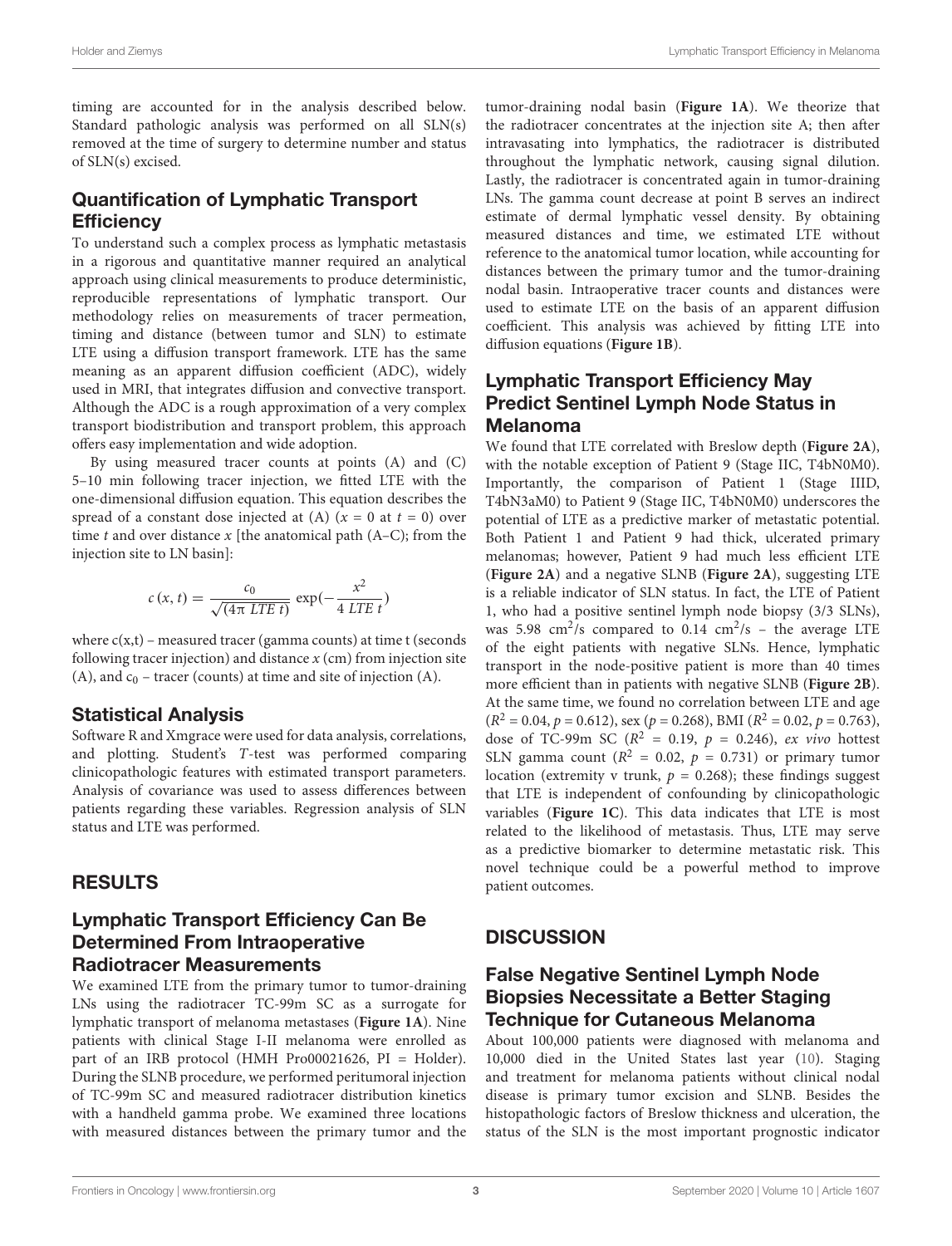

<span id="page-3-0"></span>except for Patient 9, who had a notably low LTE compared to Patient 1, despite similar Breslow thickness (left panel). Likewise, the Breslow thickness fails to predict the SLN status of Patient 9. (B) LTE measurements separate positive and negative SLNs, wherein LTE values differ by almost two orders of magnitude. (C) Translating LTE into clinical application can be accomplished by simplified tables or scorecards connecting LTE with time following radiotracer injection and the measured site's intensity properties. This technique can help clinicians assess metastatic potential practically within minutes in the OR to shape personalized surgical and therapeutic interventions.

to date. However, SLNB is associated with a 15% false negative rate, with the highest false negative rates in patients with thick, ulcerated primary tumors [\(1,](#page-4-0) [2\)](#page-4-1). These false negatives result from a number of sources of error, most of which center on human error—identification of the SLN(s) and/or pathologic assessment [\(3\)](#page-4-2). Furthermore, the SLNB procedure exposes patients to potential morbidity—postoperative seroma,

lymphedema, and anesthetic complications. New tools to predict metastatic potential are needed to provide potentially curative treatment.

#### Lymphatic Transport Efficiency May Be a Novel Biomarker for Metastasis

Results from our novel analytic approach indicate that LTE is a possible novel biomarker for SLN metastasis. This study suggests the potential to transform the existing standard-of-care, minimally invasive procedure, performed under local anesthesia, into precision medicine that can predict escape of metastatic melanoma from primary tumors to LNs. Compared to the current standard of SLNB, this methodology could provide personalized diagnostics that more accurately and rapidly inform clinical decision-making with decreased cost.

Notably, one of the major limitations of our study is the small sample size. A much larger sample size is required before more definitive conclusions regarding the accuracy and reproducibility of the LTE technique can be proposed.

Multiple factors have been implicated in the modulation of lymphatic transport, including obesity, age, anatomic location, and contraction of surrounding muscles. Because obesity has demonstrated in preclinical models and in patients to cause decreased lymphatic pumping and leakiness of lymphatics [\(11\)](#page-4-10), we included BMI in our analysis but did not find any significant correlations with LTE. Likewise, increasing age has been associated with a lower incidence of a positive SLNB yet worse disease-specific survival in patients with cutaneous melanoma. Recently, Ecker et al. has proposed that changes in the lymphatic extracellular matrix occur during the aging process that may alter lymphatic permeability allowing metastatic disease to escape from the lymphatic system and directly enter the hematogenous system resulting in visceral or distant metastases [\(12\)](#page-5-0). Although we did not observe a correlation between age and LTE in our study, we did not evaluate these patients with cross-sectional imaging and have not obtained adequate clinical follow-up to assess for visceral or distant metastases and thus for the association between age, lymphatic permeability, and LTE. Since the lymphatic system is ultimately connected to the systemic circulation through the thoracic duct, the mechanism of metastasis—lymphatic v hematogenous—is likely to be much more complex than the dichotomous approach suggested by our methodology, especially given the inter-related compartments of the lymphatic system and the systemic circulation [\(13–](#page-5-1)[15\)](#page-5-2). Anatomic location accounts for up to 3–4x difference in the mean lymphatic flow rate from the upper extremity compared to the lower limb [\(16\)](#page-5-3). One limitation of our analysis is its failure to capture the upper v lower extremity distinction in our data collection. Of note, the primary tumor of patient 1 was located on the plantar surface of the foot while the primary tumor of patient 9 was located on the upper arm. Even accounting for these differences in lymphatic flow rate attributable to anatomic location, the LTE of patient 1 remains 10x faster than that of patient 9. Contraction of surrounding muscles is a factor in lymphatic pumping [\(14\)](#page-5-4) and thus is a determinant of lymphatic flow. Although we did not have a defined protocol, our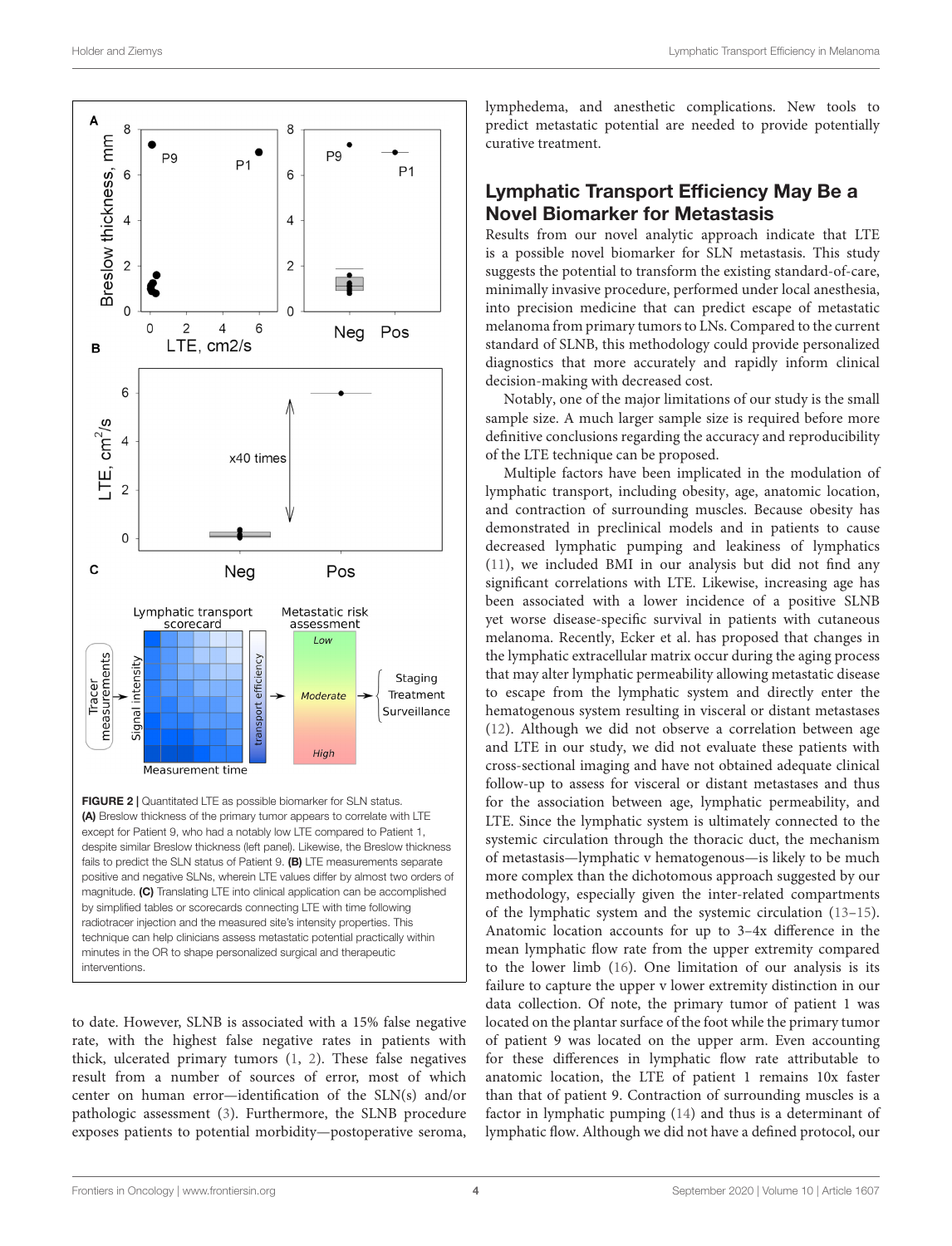patients remained supine for at least 30 min prior to injection of Tc-99m SC from the time of transportation from the preoperative holding area to the operating room and during intubation. One limitation is our inability to account for skeletal muscle contraction, but no patient had a sequential compression device or sphygmomanometer cuff placed on the same extremity as the primary melanoma. In summary, despite multiple potential confounding variables, our novel analysis of LTE remained an independent predictor of SLN in our small patient cohort.

# Predictive Tools That Preserve Tumor-Draining Lymph Nodes May Improve Response to Checkpoint Inhibitors

This finding is the first step for radiotracer LTE to become a prognostic tool to predict metastatic risk and replace sentinel lymph node biopsy in the staging of patients with clinical Stage I-II melanoma. As aforementioned, a study with a larger cohort of patients with melanoma is necessary to investigate the accuracy and reproducibility of LTE as a predictive tool for metastatic risk in cutaneous melanoma. Improving our understanding of the impact of LTE on metastatic potential in melanoma will lead to more accurate and personalized staging (**[Figure 2C](#page-3-0)**) as well as a new understanding of the importance of transport mechanisms in lymphatic metastasis. In addition, the presence of intact tumor-draining lymph nodes has been associated with improved response to immunotherapy [\(17\)](#page-5-5). Validation of these findings in a larger cohort of patients can generate a better predictive schema that maintains tumor-draining LNs in situ, enabling immunotherapy strategies to improve treatment responses, while decreasing patient morbidity and healthcare costs. Specifically, if our approach can be validated to predict the SLN status with greater than 95% accuracy, the sentinel lymph node could remain in place; only patients with LTE determined to be in an indeterminate range or highly likely to be negative would undergo sentinel lymph node biopsy to verify their staging, given the low likelihood that these patients would require adjuvant immunotherapy. Lastly, this approach exemplifies the

## **REFERENCES**

- <span id="page-4-0"></span>1. Manca G, Romanini A, Rubello D, Mazzarri S, Boni G, Chiacchio S, et al. A critical reappraisal of false negative sentinel lymph node biopsy in melanoma. Q J Nucl Med Mol Imaging. (2014) 58:105–13.
- <span id="page-4-1"></span>2. Sinnamon AJ, Neuwirth MG, Bartlett EK, Zaheer S, Etherington MS, Xu X, et al. Predictors of false negative sentinel lymph node biopsy in trunk and extremity melanoma. J Surg Oncol. (2017) 116:848–55.
- <span id="page-4-2"></span>3. Sondak VK, Zager JS. Who is to blame for false-negative sentinel node biopsies in melanoma? Ann Surg Oncol. (2010) 17:670–3.
- <span id="page-4-3"></span>4. Shields JD, Borsetti M, Rigby H, Harper SJ, Mortimer PS, Levick JR, et al. Lymphatic density and metastatic spread in human malignant melanoma. Br J Cancer. (2004) 90:693–700. [doi: 10.1038/sj.bjc.6601571](https://doi.org/10.1038/sj.bjc.6601571)
- <span id="page-4-4"></span>5. Harrell MI, Iritani BM, Ruddell A. Tumor-induced sentinel lymph node lymphangiogenesis and increased lymph flow precede melanoma metastasis. Am J Pathol. (2007) 170:774–86.
- <span id="page-4-5"></span>6. Rohner NA, McClain J, Tuell SL, Warner A, Smith B, Yun Y, et al. Lymph node biophysical remodeling is associated with melanoma lymphatic drainage. FASEB J. (2015) 29:4512–22.

importance of multidisciplinary collaboration at the intersection of two seemingly unrelated fields, transport oncophysics and surgical oncology, to facilitate innovation.

# DATA AVAILABILITY STATEMENT

The raw data supporting the conclusions of this article will be made available by the authors, without undue reservation.

## ETHICS STATEMENT

The studies involving human participants were reviewed and approved by the Houston Methodist IRB. The patients/participants provided their written informed consent to participate in this study.

## AUTHOR CONTRIBUTIONS

AH and AZ jointly conceived the study. AH wrote the IRB protocol, obtained intraoperative radiotracer measurements, and collected clinicopathologic data. AZ implemented the analytical model and performed statistical analysis. Both authors analyzed the data, wrote the manuscript, discussed the results and implications, and edited the manuscript at all stages.

# FUNDING

This study was funded by a 2019 Houston Methodist SPG Performance Grant.

# ACKNOWLEDGMENTS

The authors would like to gratefully acknowledge the patients who participated in the study.

- <span id="page-4-6"></span>7. Qian CN, Berghuis B, Tsarfaty G, Bruch M, Kort EJ, Ditlev J, et al. Preparing the "soil": the primary tumor induces vasculature reorganization in the sentinel lymph node before the arrival of metastatic cancer cells. Cancer Res. (2006) 66:10365–76.
- <span id="page-4-7"></span>8. Hoshida T, Isaka N, Hagendoorn J, di Tomaso E, Chen YL, Pytowski B, et al. Imaging steps of lymphatic metastasis reveals that vascular endothelial growth factor-C increases metastasis by increasing delivery of cancer cells to lymph nodes: therapeutic implications. Cancer Res. (2006) 66:8065–75.
- <span id="page-4-8"></span>9. Akhras V, Stanton AW, Levick JR, Mortimer PS. A quantitative examination of lymph drainage from perilesion skin in human melanoma. Lymph Res Biol. (2012) 10:107–11.
- <span id="page-4-9"></span>10. Tawbi HA, Forsyth PA, Algazi A, Hamid O, Hodi FS, Moschos SJ, et al. Combined nivolumab and ipilimumab in melanoma metastatic to the brain. N Engl J Med. (2018) 379:722–30.
- <span id="page-4-10"></span>11. Kataru RP, Park HJ, Baik JE, Li C, Shin J, Mehrara BJ. Regulation of lymphatic function in obesity. Front Physiol. (2020) 11:459. [doi: 10.3389/fphys.2020.](https://doi.org/10.3389/fphys.2020.00459) [00459](https://doi.org/10.3389/fphys.2020.00459)